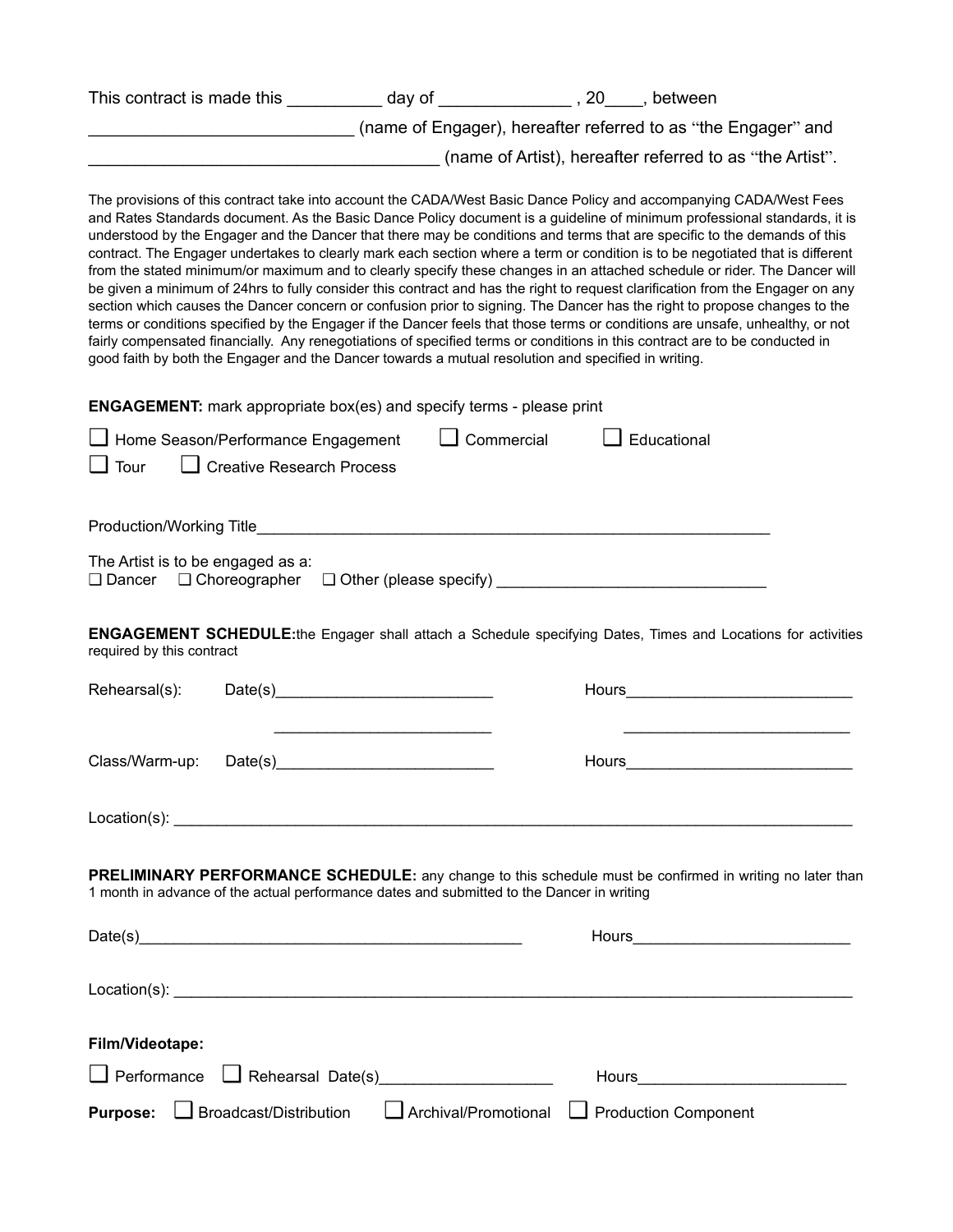| <b>RATES</b>                       |                                                                                 |                                                                                                                                                                                                                                                                                                                       |
|------------------------------------|---------------------------------------------------------------------------------|-----------------------------------------------------------------------------------------------------------------------------------------------------------------------------------------------------------------------------------------------------------------------------------------------------------------------|
|                                    |                                                                                 | Hourly $\frac{1}{2}$ $\frac{1}{2}$ $\frac{1}{2}$ $\frac{1}{2}$ $\frac{1}{2}$ $\frac{1}{2}$ $\frac{1}{2}$ $\frac{1}{2}$ $\frac{1}{2}$ $\frac{1}{2}$ $\frac{1}{2}$ $\frac{1}{2}$ $\frac{1}{2}$ $\frac{1}{2}$ $\frac{1}{2}$ $\frac{1}{2}$ $\frac{1}{2}$ $\frac{1}{2}$ $\frac{1}{2}$ $\frac{1}{2}$ $\frac{1}{2}$ $\frac{$ |
|                                    |                                                                                 | Rehearsal(s) \$____________ Flat Fee \$___________ Weekly \$__________ Hourly \$__________                                                                                                                                                                                                                            |
|                                    |                                                                                 |                                                                                                                                                                                                                                                                                                                       |
| <b>PAYMENT SCHEDULE</b>            |                                                                                 |                                                                                                                                                                                                                                                                                                                       |
|                                    |                                                                                 | Date(s)                                                                                                                                                                                                                                                                                                               |
| <b>FEES AND CHARGES</b>            |                                                                                 | <b>ENGAGEMENT EXPENSES</b>                                                                                                                                                                                                                                                                                            |
|                                    | (a) Dancer's Fee (Performances + Rehearsals)                                    | The Engager agrees to cover the following<br>expenses without charge to the Dancer:                                                                                                                                                                                                                                   |
|                                    | + ___________(b) Charges on (a) above (if applicable)                           | $\Box$ Class $\Box$ Footwear $\Box$ Costume                                                                                                                                                                                                                                                                           |
|                                    | □ GST 5% __________ □ Vacation Pay (4%) ________                                | $\Box$ Transportation $\Box$ Accommodation                                                                                                                                                                                                                                                                            |
| $=$ Sub Total                      |                                                                                 |                                                                                                                                                                                                                                                                                                                       |
|                                    |                                                                                 |                                                                                                                                                                                                                                                                                                                       |
|                                    |                                                                                 |                                                                                                                                                                                                                                                                                                                       |
| + (d) Additional costs             |                                                                                 |                                                                                                                                                                                                                                                                                                                       |
|                                    | + ________________(e) Charges on (c) & (d) above (if applicable) □ GST (5%)     |                                                                                                                                                                                                                                                                                                                       |
| = _________________ AMOUNT PAYABLE |                                                                                 |                                                                                                                                                                                                                                                                                                                       |
|                                    | obligations pertaining to contributions to and/or deductions for the following: | <b>BENEFITS AND DEDUCTIONS:</b> in connection with the Engagement, the Engager agrees to fulfill employer                                                                                                                                                                                                             |
|                                    |                                                                                 | □ Income Tax □ Employment Insurance □ Canada Pension Plan □ Workers' Compensation                                                                                                                                                                                                                                     |
|                                    |                                                                                 | If the Dancer will be filing under their own Workers' Compensation plan, their plan number must be included                                                                                                                                                                                                           |
|                                    |                                                                                 |                                                                                                                                                                                                                                                                                                                       |

**OTHER CONDITIONS** (ie. royalties, additional services, sick leave, notice of termination, program, credits, etc.): Attach a separate rider.

WHEREAS the Engager desires to engage the Artist for her/his services and the Artist agrees to render to the Engager services as an Artist, under the following terms and conditions and the parties agree that:

- 1. The "CADA/West Standard Terms and Conditions" attached hereto as "the Schedule" are hereby incorporated by reference, and together with the terms of the agreement as noted above constitute the entire agreement of the parties.
- 2. All provisions of this Basic Dance Agreement (the "Agreement") and all services rendered hereunder are subject to and must provide no less than the minimum professional standard as established by and as amended from time to time, by CADA/West. To the extent that any of the provisions of this Agreement conflict with the laws of British Columbia, British Columbia law will prevail, but only to the minimum extent required to bring the provisions of the Agreement into compliance therewith. In addition, nothing in this Agreement will be construed to limit the right of any party hereto to seek a remedy for breach of contract or otherwise, under the laws of British Columbia, in place at the time of this Agreement.
- 3. The Schedule has been completed and filed with this Agreement and the Parties hereby agree that any change to the Schedule, will be sent in writing to the Artist no later than \_\_\_\_\_\_\_\_\_\_\_\_\_\_(specify time) before the first rehearsal and/or performance date.